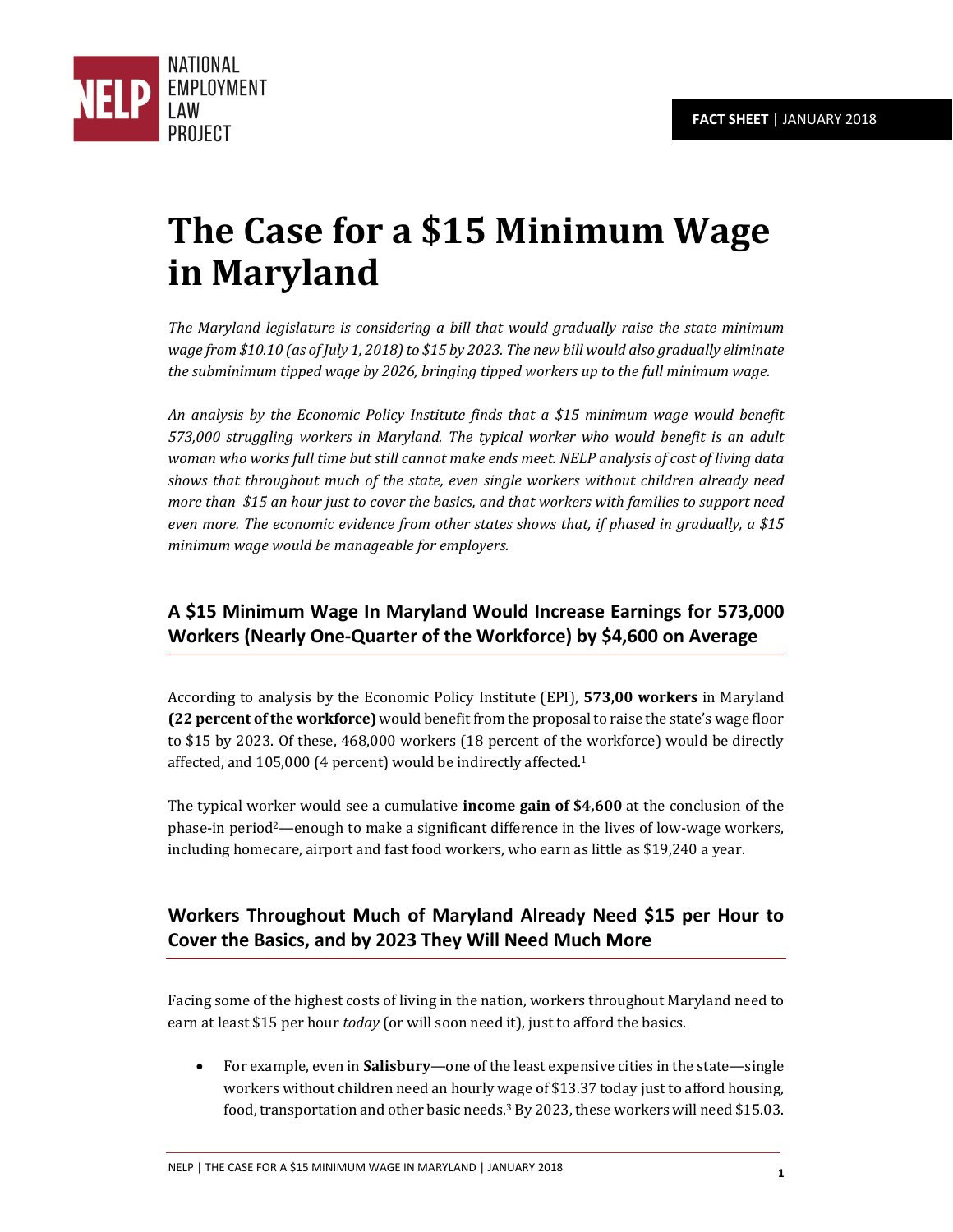Single parents raising just one child need to earn \$25.05 today, and will need \$28.17 by 2023. And each parent in a two-worker household raising two children needs to earn at least \$16.71 today, and will need \$18.79 by 2023.<sup>4</sup>

 In high-cost regions, like the Maryland suburbs of Washington, D.C., which includes **Prince George's County**, single workers and parents already need to earn substantially more than \$15 today. Single workers need an hourly wage of \$21.10 today, and will need \$23.74 by 2023. Single parents currently need to earn \$32.81, and each parent in a two-worker household needs \$20.21 today. By 2023, these parents will need \$36.91 and \$22.73, respectively.5 (See Table 1 on page 3 for wage estimate in other regions).

# **In Maryland, the Typical Worker Who Would be Affected by a \$15 Wage Floor Is an Adult Woman Working Full-Time; and Many Affected Workers Have Some Level of Post-Secondary Education and are Parents**

Unlike claims by opponents of the minimum wage, the typical low-wage worker in Maryland who struggles on less than \$15 is not a teenager but an adult. A majority of these workers are women, many of whom are responsible for dependent children. In addition, a significant number of affected workers have post-secondary education, and most work full-time.

- In the U.S., the average age of workers who would benefit from a \$15 minimum wage is 36.6 In fact, **adults 20 years or older make up an overwhelming 90 percent of all affected workers in Maryland,** and 37 percent of workers who would benefit are 40 or older. Teens make up just 10 percent of affected workers.<sup>7</sup>
- A majority (**55 percent**) of these workers are **women**. 8
- The majority (**64 percent**) work **full-time**. 9
- One-in-two **(50 percent)** are **workers of color.** Looking at each racial or ethnic group separately, EPI's analysis shows that 25 percent of African-Americans, 28 percent of Latinos, 18 percent of Asian-Americans, and 27 percent of workers of all other backgrounds earn less than \$15 and would benefit from the proposed policy.<sup>10</sup>
- **Nearly half** of workers who would benefit from a \$15 minimum wage have some level of **post-secondary education**. Thirty-four percent have some college experience or have earned an Associate's degree, and an additional 15 percent have Bachelor's degree or higher, for a total of **49 percent**. 11
- Nearly one-third **(31 percent)** of affected workers are **single or married parents** raising **273,000 children** (22 percent of Maryland's total child population).<sup>12</sup>
- Nearly 800,000 **(17 percent)** live in or near **poverty**, and 13 percent receive Food Stamps.<sup>13</sup>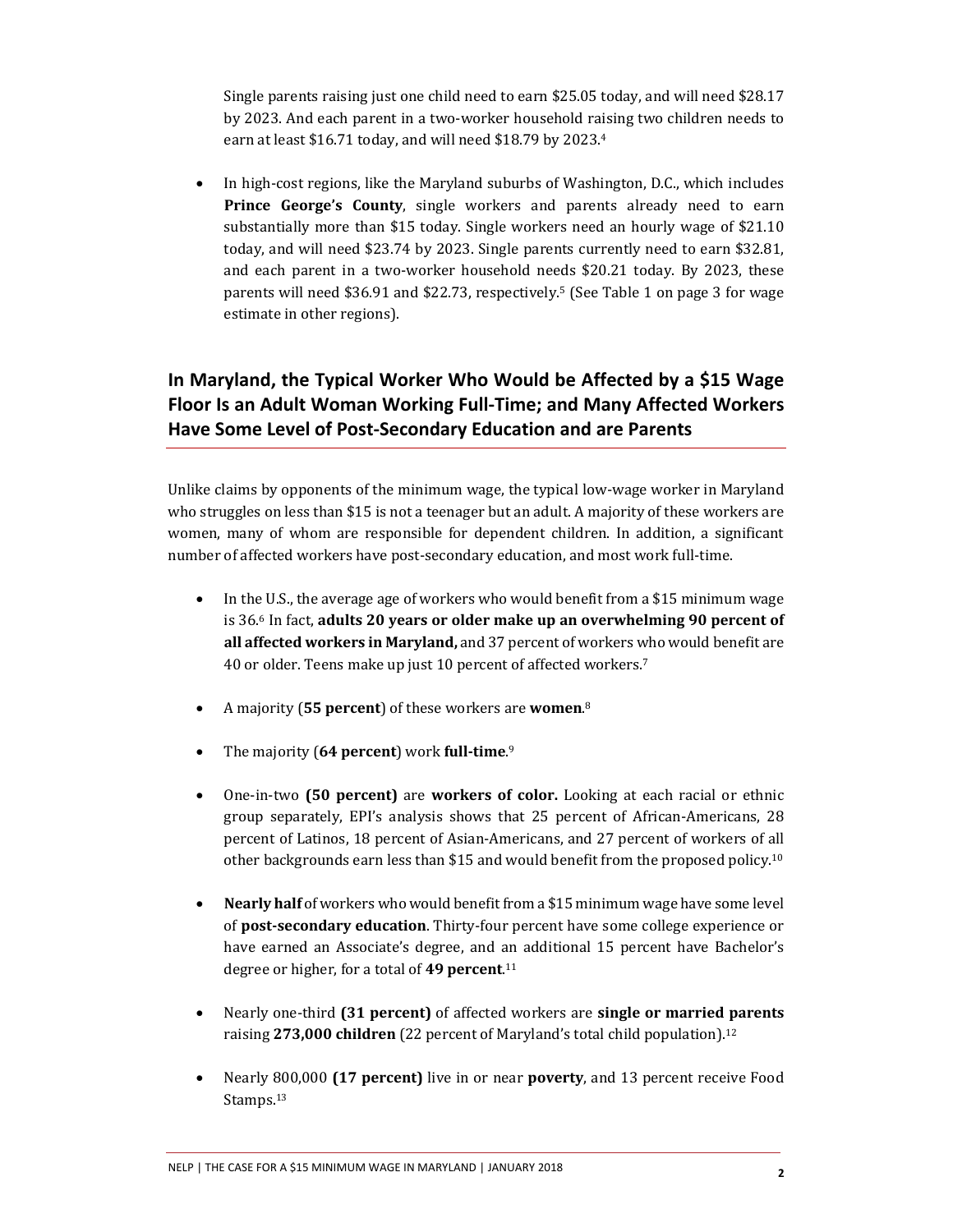| Table 1. Hourly Wage Needed to Afford a Basic Household Budget in Maryland, by Family Size |                          |         |         |         |         |         |         |
|--------------------------------------------------------------------------------------------|--------------------------|---------|---------|---------|---------|---------|---------|
| <b>Region</b>                                                                              | Family Size <sup>a</sup> | 2018    | 2019    | 2020    | 2021    | 2022    | 2023    |
| Baltimore /<br><b>Towson MSA</b>                                                           | Single Adult             | \$17.32 | \$17.72 | \$18.15 | \$18.58 | \$19.03 | \$19.48 |
|                                                                                            | 1 Adult 1 Child          | \$30.13 | \$30.83 | \$31.57 | \$32.33 | \$33.10 | \$33.88 |
|                                                                                            | 2 Adults 2 Children      | \$18.96 | \$19.40 | \$19.86 | \$20.34 | \$20.83 | \$21.32 |
| <b>Cecil County</b>                                                                        | <b>Single Adult</b>      | \$16.57 | \$16.96 | \$17.36 | \$17.78 | \$18.20 | \$18.64 |
|                                                                                            | 1 Adult 1 Child          | \$28.40 | \$29.06 | \$29.76 | \$30.47 | \$31.20 | \$31.94 |
|                                                                                            | 2 Adults 2 Children      | \$18.15 | \$18.58 | \$19.02 | \$19.48 | \$19.94 | \$20.42 |
| <b>Cumberland MSA</b>                                                                      | Single Adult             | \$12.52 | \$12.81 | \$13.11 | \$13.43 | \$13.75 | \$14.08 |
|                                                                                            | 1 Adult 1 Child          | \$22.01 | \$22.52 | \$23.06 | \$23.61 | \$24.18 | \$24.75 |
|                                                                                            | 2 Adults 2 Children      | \$15.20 | \$15.55 | \$15.92 | \$16.31 | \$16.69 | \$17.09 |
| <b>Hagerstown MSA</b>                                                                      | <b>Single Adult</b>      | \$14.41 | \$14.74 | \$15.09 | \$15.46 | \$15.83 | \$16.20 |
|                                                                                            | 1 Adult 1 Child          | \$26.13 | \$26.73 | \$27.37 | \$28.03 | \$28.70 | \$29.38 |
|                                                                                            | 2 Adults 2 Children      | \$17.16 | \$17.56 | \$17.97 | \$18.41 | \$18.85 | \$19.30 |
| <b>Maryland Suburbs</b><br>of D.C.                                                         | Single Adult             | \$21.10 | \$21.60 | \$22.11 | \$22.64 | \$23.19 | \$23.74 |
|                                                                                            | 1 Adult 1 Child          | \$32.81 | \$33.58 | \$34.38 | \$35.21 | \$36.05 | \$36.91 |
|                                                                                            | 2 Adults 2 Children      | \$20.21 | \$20.68 | \$21.17 | \$21.68 | \$22.20 | \$22.73 |
| <b>Rural Maryland</b>                                                                      | <b>Single Adult</b>      | \$16.44 | \$16.82 | \$17.23 | \$17.64 | \$18.06 | \$18.49 |
|                                                                                            | 1 Adult 1 Child          | \$26.38 | \$26.99 | \$27.63 | \$28.30 | \$29.98 | \$29.67 |
|                                                                                            | 2 Adults 2 Children      | \$17.17 | \$17.57 | \$17.99 | \$18.43 | \$18.87 | \$19.32 |
| <b>Salisbury MSA</b>                                                                       | Single Adult             | \$13.37 | \$13.68 | \$14.00 | \$14.34 | \$14.68 | \$15.03 |
|                                                                                            | 1 Adult 1 Child          | \$25.05 | \$25.63 | \$26.24 | \$26.88 | \$27.52 | \$28.17 |
|                                                                                            | 2 Adults 2 Children      | \$16.71 | \$17.10 | \$17.51 | \$17.93 | \$18.36 | \$18.79 |

NELP analysis of Economic Policy Institute's *[Family Budget Calculator](http://www.epi.org/resources/budget/)*. Original EPI estimates in 2014 dollars. NELP's inflation adjustments and projections use Bureau of Labor Statistics' [CPI-U Current Series,](https://data.bls.gov/cgi-bin/surveymost?cu) and Congressional Budget Office's [10-Year Economic Projections s](https://www.cbo.gov/about/products/budget-economic-data#4)upplemental data for *An Update to the Budget and Economic Outlook: 2017 to 2027*. NELP estimates assume no median wage growth.

**a.** The "2 Adults 2 Children" category lists hourly wages per adult worker.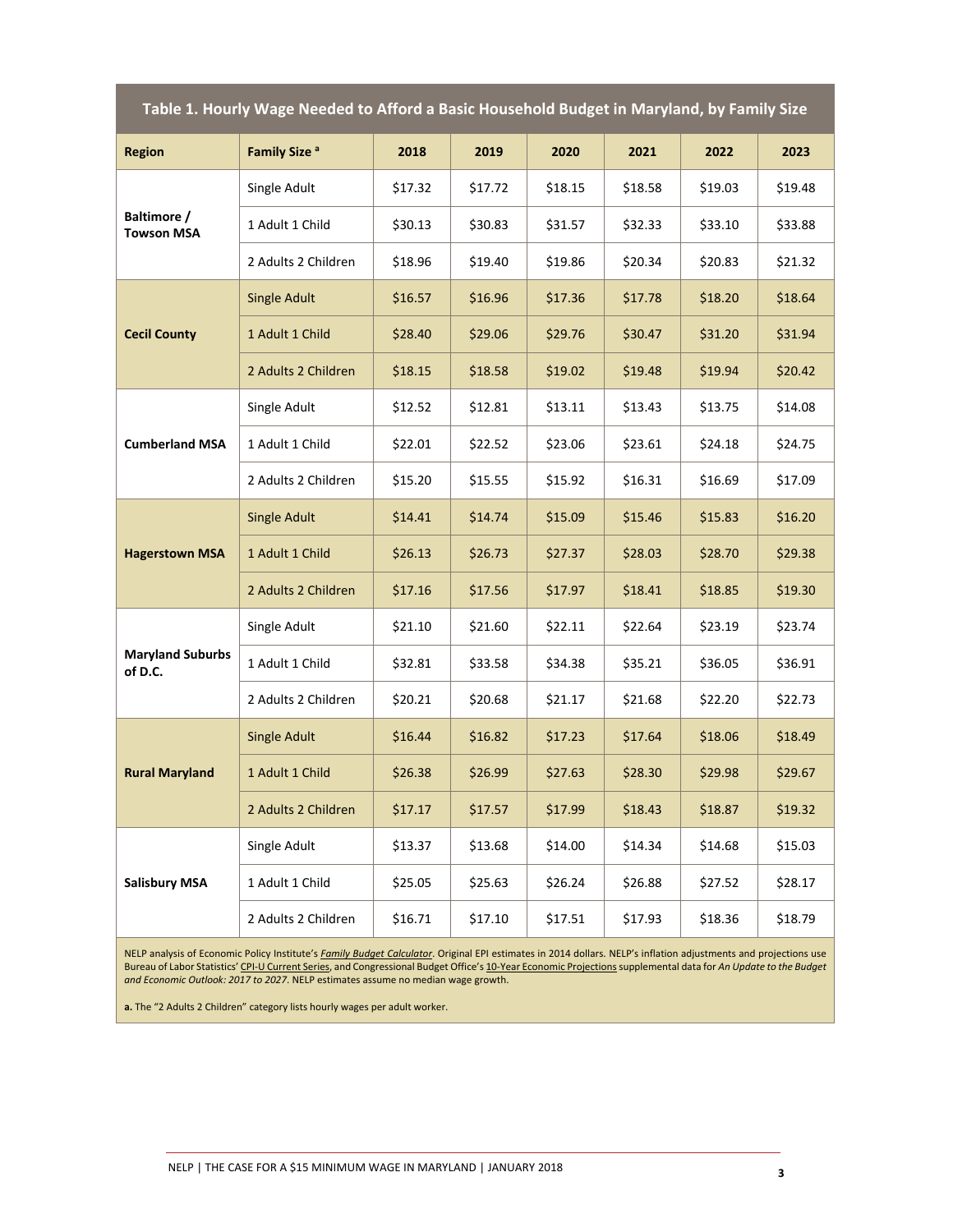#### **The Higher Income Resulting from a Minimum Wage Increase Can Lead to Improved Health and Outcomes for Workers and their Families**

Studies show that by raising pay broadly across the bottom of the economy, substantial minimum wage increases can have very direct and tangible impacts on the lives of affected workers and their families, and can be effective strategies for addressing declining wages and opportunities for low-wage workers.

For example, analysis of San Francisco's minimum wage policy—which, over the past decade has remained significantly above the California and federal minimum wage rates—shows that the City's minimum wage boosted pay by more than \$1.2 billion for more than 55,000 workers, and permanently raised citywide pay rates for the bottom 10 percent of its labor force.14 (San Francisco voters first approved an \$8.50 minimum wage in 2003,15 which at the time was one of the highest in the nation. The success of this measure was widely recognized, and led San Francisco Mayor Ed Lee to broker an agreement with business and labor leaders to place a new increase—this time to \$15—on the November 2014 ballot, which voters overwhelmingly approved).<sup>16</sup>

In addition to broadly increasing pay, research also shows that higher incomes resulting from a minimum wage increase can translate to a range of other important improvements in the lives of struggling low-paid workers and their households:

- **Decreased poverty:** For workers with the lowest earnings, a study by the University of Massachusetts shows that the additional pay can increase workers' net incomes and lift them and their families out of poverty.17 A reduction in poverty can lead to a corresponding decrease in the use of taxpayer-funded social safety net programs such as food stamps and cash assistance, according to another study by the University of California and the Center for American Progress.<sup>18</sup>
- **Decreased rates of child abuse and neglect:** An analysis of child maltreatment rates found "evidence that increases in minimum wage reduce the risk of child welfare involvement, particularly for neglect reports and especially for young and schoolaged children. Immediate access to increases in disposable income may affect family and child well-being by directly affecting a caregiver's ability to provide a child with basic needs."<sup>19</sup>
- **Improved infant health outcomes:** A study by researchers from Emory University, the University of North Texas and the University of Florida at Gainesville found that "a dollar increase in the minimum wage above the federal level was associated with a 1% to 2% decrease in low birth weight births and a 4% decrease in postneonatal mortality."<sup>20</sup>
- **Improved adult mental health outcomes:** A study by researchers from the United Kingdom and the Netherlands found that increasing the minimum wage leads to improved mental health by lessening the strain of financial hardship. Specifically, they found that "[t]he intervention group, whose wages rose above the minimum wage, experienced lower probability of mental ill health compared with both control group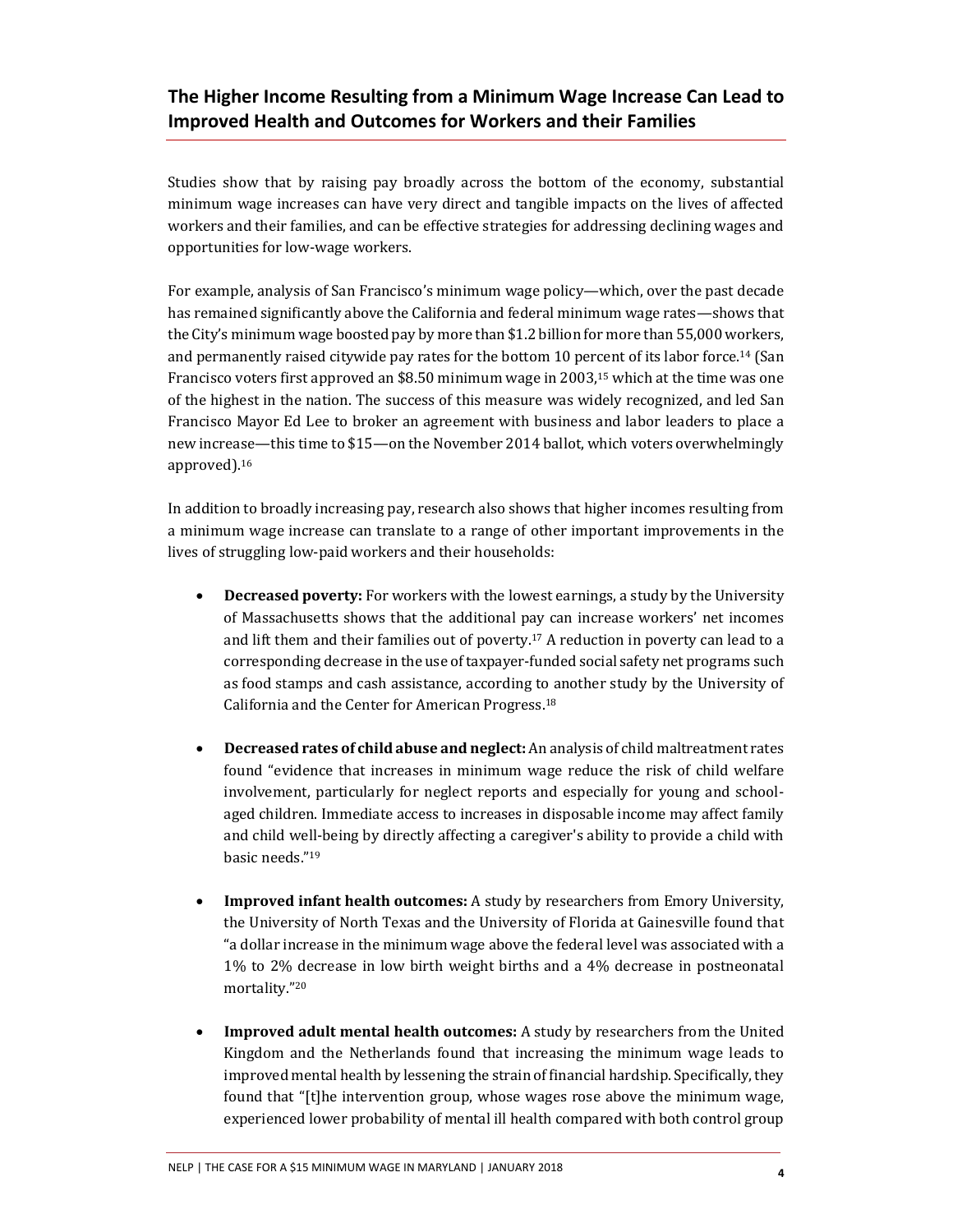1 and control group 2. This improvement represents 0.37 of a standard deviation, comparable with the effect of antidepressants (0.39 of a standard deviation) on depressive symptoms." 21

- **Improved health and wellbeing:** A California study estimated that an increase in the state's minimum wage to \$13 per hour by 2017 "would significantly benefit [the] health and well-being" of Californians, and that they "would experience fewer chronic diseases and disabilities; less hunger, smoking and obesity; and lower rates of depression and bipolar illness. In the long run, raising the minimum wage would prevent the premature deaths of hundreds of lower-income Californians each year."<sup>22</sup>
- **Improved educational outcomes:** A National Institutes of Health (NIH) study determined that for children in low-income households, "[a]n additional \$4000 per year for the poorest households increases educational attainment by one year at age 21."<sup>23</sup> Similar research analyzing the effects of small income boosts—between \$1,000 to \$3,000 (in 2005 dollars)—among low-income families shows that these small increases in household income can have modest but significant benefits for young children, whose educational achievement and performance were shown to increase, and their employment outlook (as adults) also improved.<sup>24</sup>
- **Improved graduation rates:** A study by University of Massachusetts researchers found that high dropout rates among low-income children can be linked to parents' low-wage jobs, and that youth in low-income families have a greater likelihood of experiencing health problems.<sup>25</sup>

# **Employers of all sizes in Maryland, Washington D.C. and Across the Country Are Showing that Transitioning to a \$15 Minimum Wage is Doable**

Employers of all sizes in Maryland, Washington, D.C. and across the country are showing that transitioning to a \$15 minimum wage is doable.

- In Maryland and Washington, D.C., a number of employers have adopted a minimum pay of \$15, including John Hopkins Hospital,26 the University of Maryland Medical Center Midtown,<sup>27</sup> Well-Paid Maids,<sup>28</sup> and others.
- Popeyes CEO Cheryl Bachelder told CNN Money, "'Everybody in retail is dealing with an increase in minimum wage…We will adjust to increased costs just like we have before. Life will go on. There's been too much hubbub about it."<sup>29</sup>
- Fast-food franchise owner Dennis Kessler, who teaches at the University of Rochester's Simon School of Business, told the Washington Post last year, "This \$15 thing is being phased in over quite a few years, so I don't think it's going to have much of an impact…People are going to have to pay a little more. It really isn't too much more complicated than that."<sup>30</sup>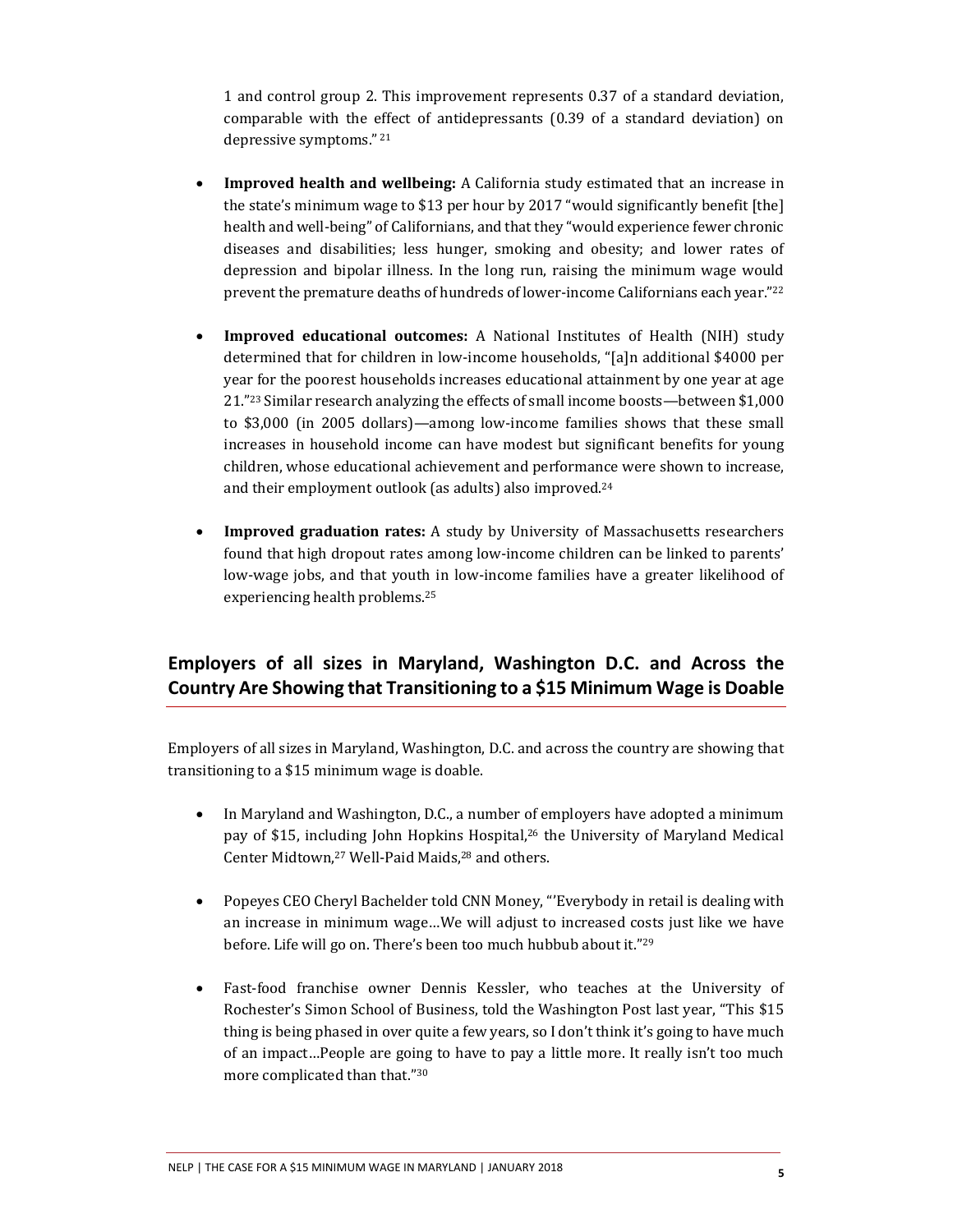- In Flagstaff, Arizona, where voters in November approved a \$15 minimum wage, Ron Watkins, the director of operations for 16 McDonald's restaurants throughout northern Arizona, told the Arizona Daily Sun that, "the minimum wage measure would not affect the company's willingness to add locations or jobs in Flagstaff."<sup>31</sup>
- In California, which approved and is phasing in a \$15 minimum wage, Bill Phelps, CEO of Wetzel's Pretzels with 100 stores statewide, and franchise owner Mike Jacobs report that they have already seen higher sales resulting from their customers having more money to spend.<sup>32</sup>

# **Evidence from Early Adopters of High Wage Floors Shows Little Adverse Effects on Jobs, and that Implementation is Manageable for Employers**

Beginning with SeaTac, Washington in 2012—and joined later by California, New York, and dozens of local jurisdictions across the country, including Montgomery County, the District of Columbia, Seattle, and San Francisco—the worker-led Fight for \$15 has been winning pay increases for low-wage workers through ballot initiatives, legislation and wage boards decisions. Once these approved laws and wage orders are fully implemented, more than 15 million workers<sup>33</sup> will have received income gains of more than \$62 billion in total.<sup>34</sup>

Academic studies and the media are beginning to report on the experience of these cities, documenting the positive effects these policies are having on local economies. To date, both research and business press reports suggest these measures are boosting pay with little negative impact on employment.

 *Seattle.* A recent study by University of California economists explored the impact of Seattle's higher minimum wage between 2015 and 2016, when the city's \$15 minimum wage ordinance began phasing-up. The study focused on the restaurant industry—the largest low-paying sector where any negative effects on jobs would first appear—and found that Seattle's minimum wage, which ranged from \$10.50 to \$13 during the period analyzed, had raised pay for workers without evidence of a negative impact on jobs.<sup>35</sup>

Another much-publicized Seattle study reached a conflicting conclusion, suggesting that the increase had cost jobs.<sup>36</sup> But the conflicting study has come under fire for its serious methodological errors, which cast doubt on its findings.37 These problems include the fact that the study excluded 40 percent of the workforce from its analysis, and failed to control for Seattle's booming economy, which was naturally reducing the number of low-paying jobs as employers raised pay independent of the minimum wage to compete for scarce workers.<sup>38</sup>

Business press reports on Seattle's economy and job market confirm that the city is continuing to thrive as the \$15 minimum wage phases in. Today, Seattle has an unemployment rate of just 3.8 percent, lower than both, Washington State and the U.S unemployment rates.39 As *Forbes* reported last year, "Higher Seattle Minimum Wage Hasn't Hurt Restaurant Jobs Growth After a Year."<sup>40</sup> Earlier reporting in the *Puget*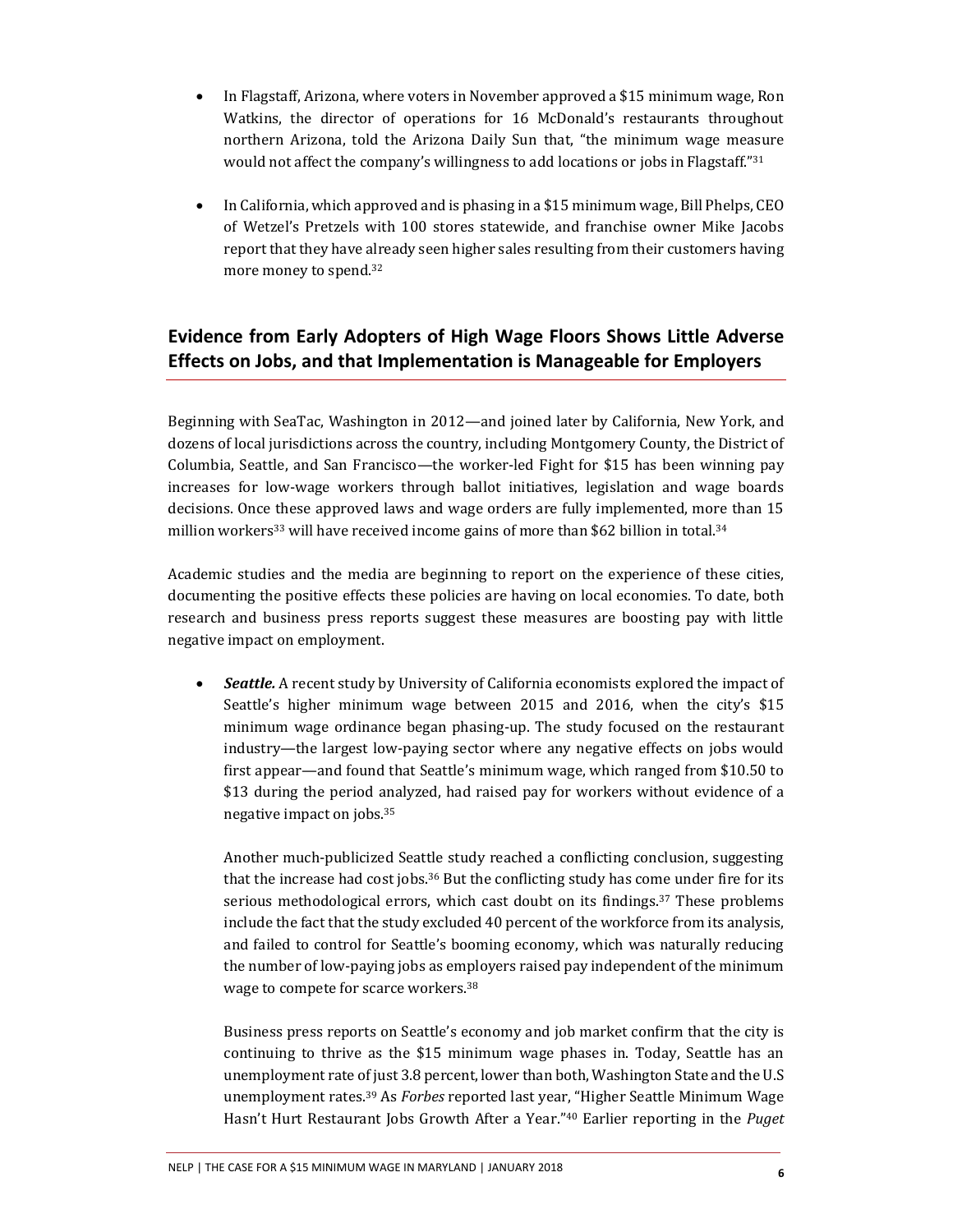*Sound Business Journal* was titled "Apocalypse Not: \$15 and the Cuts that Never Came."<sup>41</sup>

- *San Francisco.* Before SeaTac and Seattle, San Francisco was one of the first U.S. cities to adopt a significantly higher minimum wage in 2003. Four years later, a study published in Cornell University's *Industrial and Labor Relations Review* found that the city had raised pay without costing jobs.<sup>42</sup> Today, the city's minimum wage is \$14, and will rise to \$15 in July of this year. While an updated study of the impact of the city's higher wage floor is expected in the coming months, all indicators suggest that the implementation of the higher minimum wage has been going smoothly. According to the latest available data from the Bureau of Labor Statistics, the city's unemployment rate dropped to 3.0 percent in October 201743 from 5.7 percent in July 2014<sup>44</sup>—the year in which the city adopted its \$15 minimum wage. In addition, its restaurant sector sales grew from 5.4 percent to 6.6 percent from 2014 to 2015, a faster pace than comparable cities like New York.<sup>45</sup>
- *San Jose.* In 2012, voters in San Jose approved a \$10 minimum wage by wide margins, despite predictions of economic doom and gloom by opponents.46 Four years later, the City Council, acknowledging the need for more robust wages, unanimously voted to adopt a \$15 minimum wage.<sup>47</sup> In 2016, University of California researchers released a study of the city's \$10 minimum wage policy. The authors found that the \$10 minimum wage had raised pay without costing jobs,<sup>48</sup> which confirmed earlier observations reported by the media. As *The Wall Street Journal* reported a year after full implementation of the new minimum wage and two years before the study was released, "[f]ast-food hiring in the [San Jose] region accelerated once the higher wage was in place. By early [2014], the pace of employment gains in the San Jose area beat the improvement in the entire state of California."<sup>49</sup>

### **Decades of Rigorous Research Shows that Raising the Minimum Wage Boosts Workers' Incomes Without Adverse Employment Effects**

The positive effects of minimum wage policies in Seattle, San Francisco and San Jose are not surprising. In fact, the substantial weight of the scholarly evidence from the past two decades, which examined scores of state and local increases across the U.S., has found that minimum wage increases raise workers' pay without reducing employment. This reflects a significant shift in the views of the economics profession, away from the simplistic view that higher minimum wages invariably cost jobs. As *Bloomberg News* summarized in 2012:

*[A] wave of new economic research is disproving those arguments about job losses and youth employment. Previous studies tended not to control for regional economic trends that were already affecting employment levels, such as a manufacturing-dependent state that was shedding jobs. The new research looks at micro-level employment patterns for a more accurate employment picture. The studies find minimum-wage increases even provide an economic boost, albeit a small one, as strapped workers immediately spend their raises.50*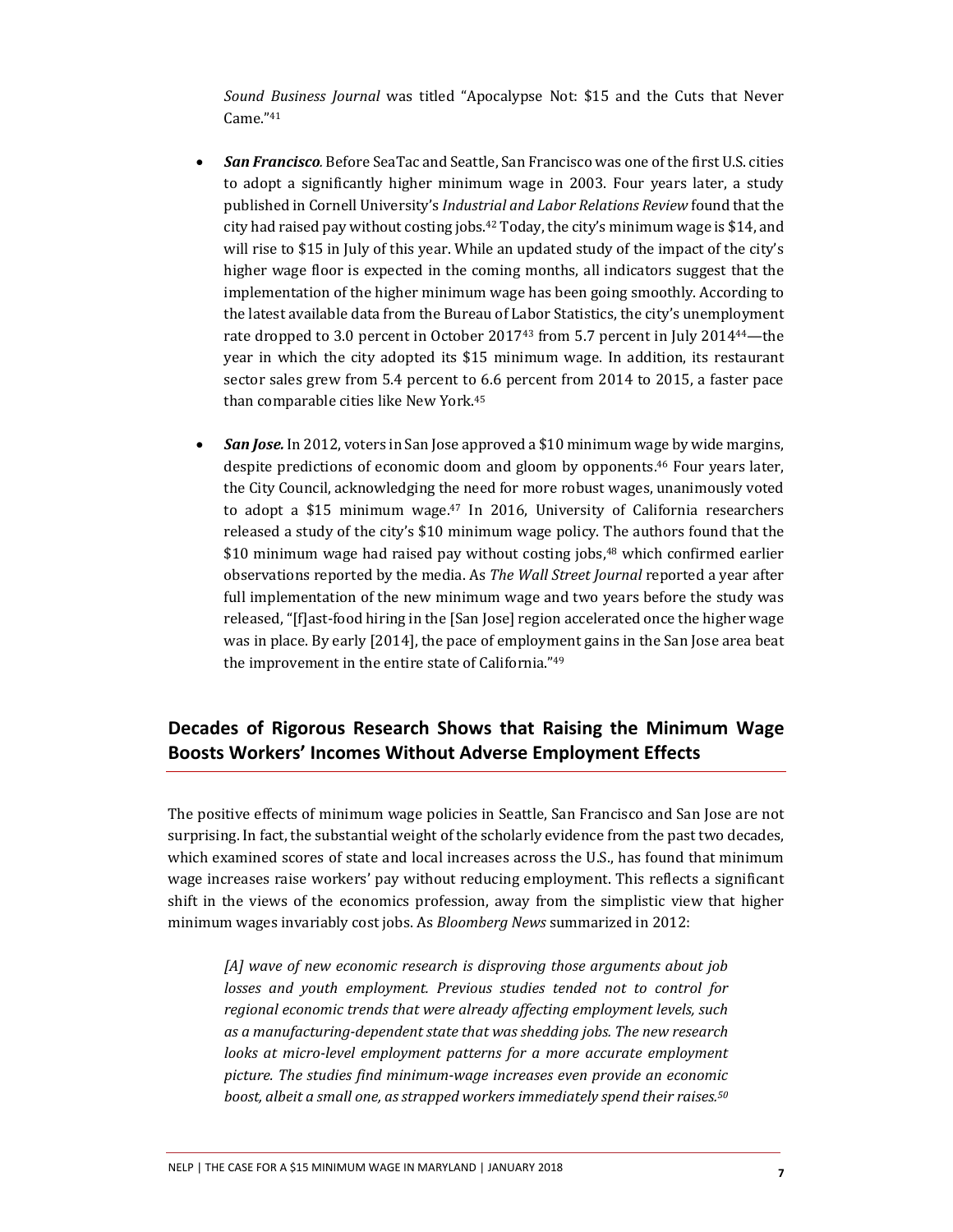One of the most sophisticated studies coming out of this new wave of research, "Minimum Wage Effects Across State Borders," was published in 2010 by economists from the universities of California, Massachusetts, and North Carolina in the prestigious *Review of Economics and Statistics*. <sup>51</sup> The study carefully analyzed minimum wage impacts across state borders by comparing employment patterns in more than 250 pairs of neighboring counties in the U.S. that had different minimum wage rates between 1990 and 2006.52 Consistent with a long line of similar research, the study found no difference in job growth rates in the 250 pairs of neighboring counties—such as Washington State's Spokane County compared with Idaho's Kootenai County where the minimum wage was substantially lower—and found no evidence that higher minimum wages harmed states' competitiveness by pushing businesses across the state line.<sup>53</sup>

The study's innovative approach of comparing neighboring counties on either side of a state line is generally recognized as especially effective at isolating the true impact of minimum wage differences, since neighboring counties otherwise tend to have very similar economic conditions. The study was lauded as state-of-the-art by three of the nation's top labor economists: Lawrence Katz from Harvard University, and David Autor and Michael Greenstone from the Massachusetts Institute of Technology.54 (By contrast, the studies often cited by minimum wage opponents, which compare one state to another—and especially those comparing states in different regions of the U.S.—cannot as effectively isolate the impact of the minimum wage, because different states face different economic conditions, of which varying minimum wage rates is but one.)

However, it is not simply individual studies, but the whole body of the most rigorous modern research on the minimum wage that now indicates that higher minimum wages have had little impact on employment levels. This is most clearly demonstrated by several recent "metastudies" surveying the entire field. For example, a meta-study of 64 individual studies on the impact of minimum wage increases, published in the *British Journal of Industrial Relations* in 2009 by economists Hristos Doucouliagos and T. D. Stanley, shows that the bulk of the studies find close to no impact on employment.<sup>55</sup>

This is vividly illustrated in Figure 1, which arrays the 1,492 different findings from the 64 individual studies, mapping their conclusions on employment impacts against the statistical precision of the findings. As economist Jared Bernstein summarized, "the strong clumping around zero [impact on jobs] provides a useful summary of decades of research on this question [of whether minimum wage increases cost jobs]."<sup>56</sup>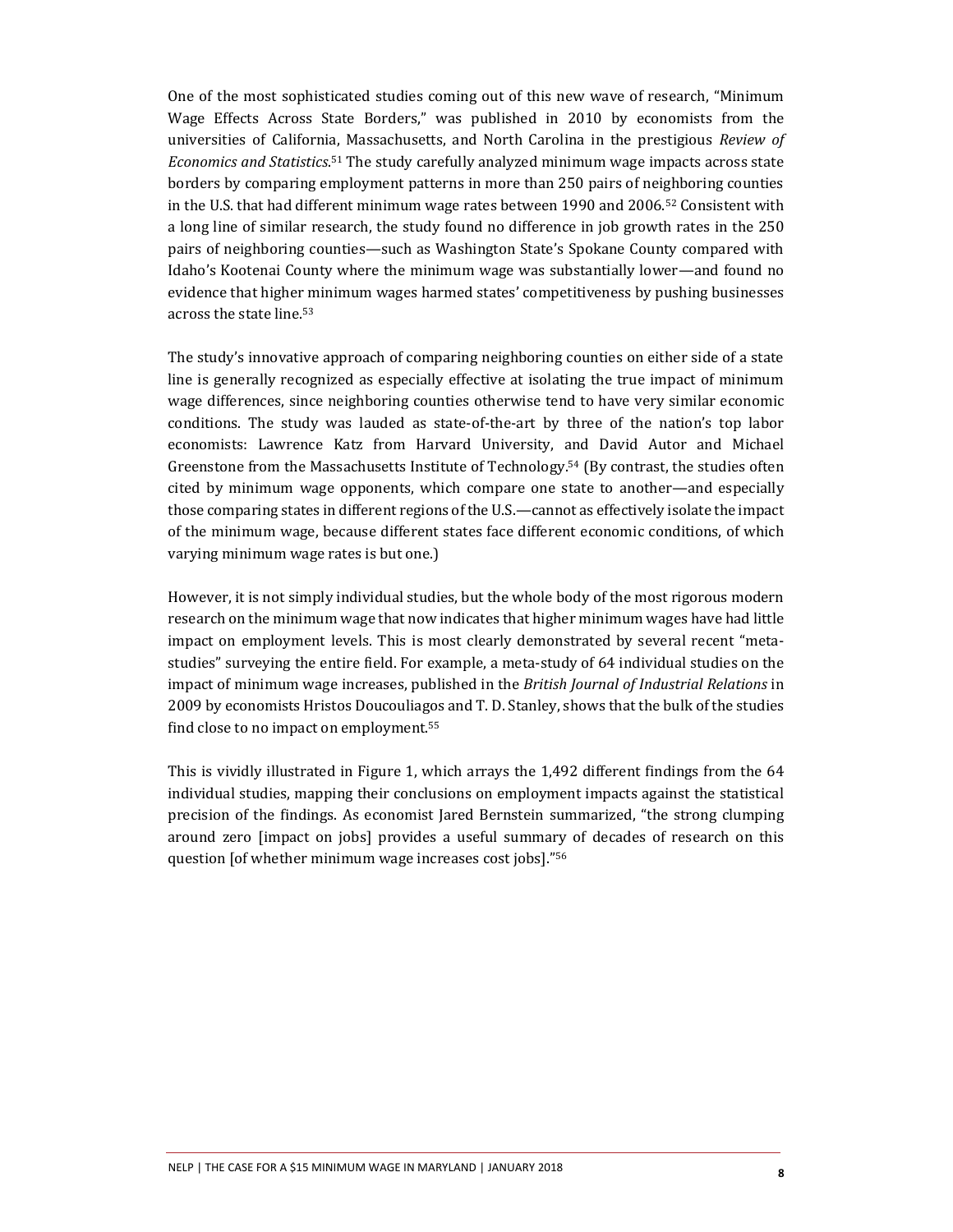

Drawing on the methodological insights of Doucouliagos and Stanley, a more recent metastudy by Dale Belman and Paul Wolfson reviews more than 70 studies and 439 distinct estimates to come to a very similar conclusion. They found that, "[I]f negative effects on employment are present, they are too small to be statistically detectable. Such effects would be too modest to have meaningful consequences in the dynamically changing labor markets of the United States."<sup>58</sup>

Last year, a study by University of California economists analyzed over three decades (1979 to 2014) of teen and restaurant employment data, comparing states with high average minimum wages and those with low average minimum wages (typically, equal to the federal minimum wage). The analysis did not find disemployment effects among restaurant workers—who comprise a large share of the low-wage workforce affected by a minimum wage policy—while the effect on teen employment was only a fraction of the already negligible impact claimed by minimum wage opponents.<sup>59</sup>

Previously, in 2011, this same team of economists from the University of California had analyzed the impact of the minimum wage on teen employment in a peer-reviewed study, "Do Minimum Wages Really Reduce Teen Employment?"<sup>60</sup> The study carefully examined the impact of all U.S. minimum wage increases between 1990 and 2009—including those implemented during the recessions of 1990–1991, 2001, and 2007–2009—and found that the even during downturns in the business cycle, and in regions with high unemployment, the impact of minimum wage increases on teen employment was negligible.<sup>61</sup>

Similarly, in an analysis released near the end of the Obama Administration by the White House Council of Economic Advisors, economists examined all U.S. minimum wage increases since the Great Recession. Like the lion's share of recent rigorous research on the minimum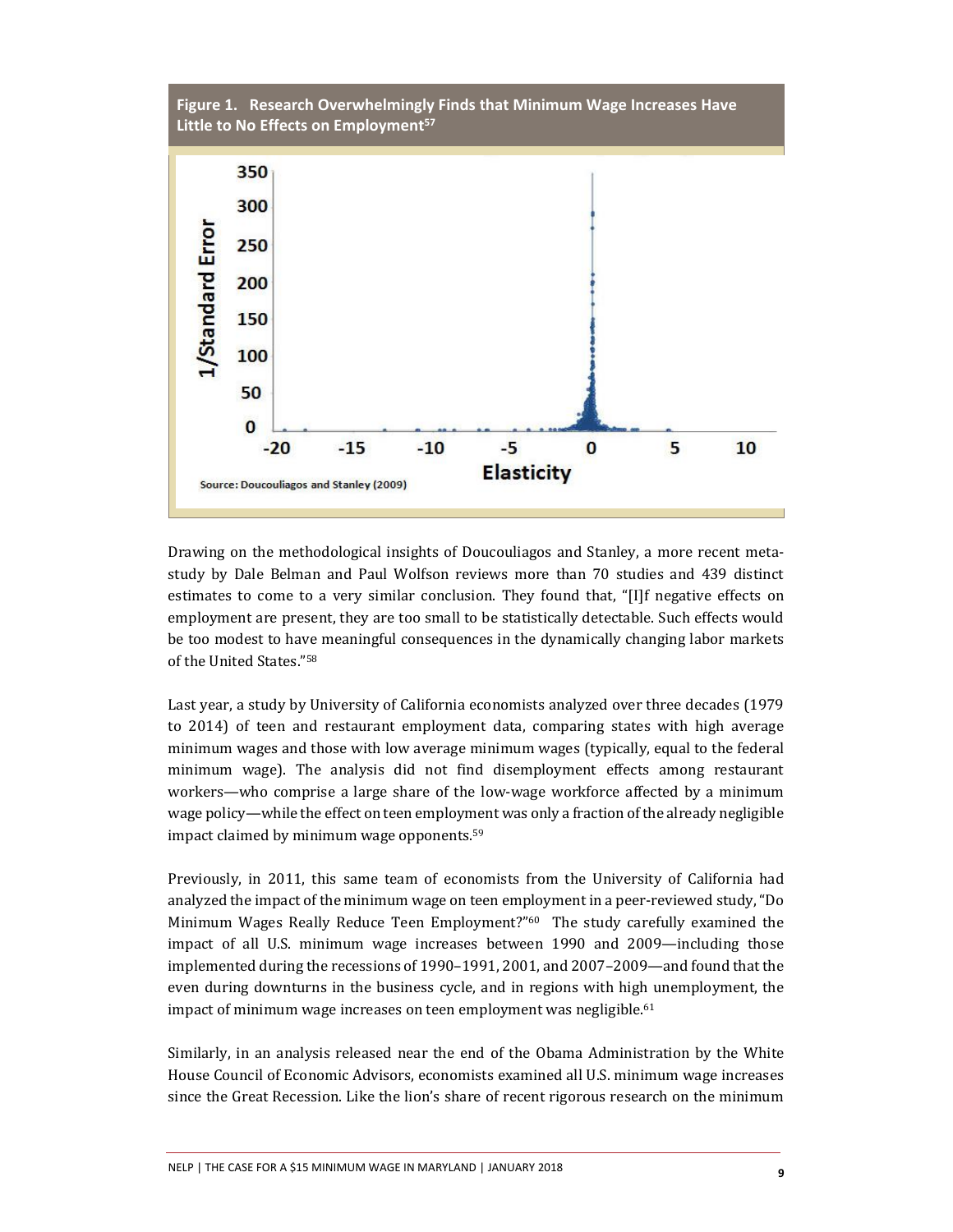wage, they found that the post-recession increases delivered significant raises to low-wage workers with little negative effect on job growth.<sup>62</sup>

#### **Endnotes**

- 1. Economic Policy Institute (EPI) and Maryland Center on Economic Policy (MDCEP) analysis of *American Community Survey* microdata and Congressional Budget Office *Economic Projections* (June 2017).
- 2. Ibid.
- 3. National Employment Law Project (NELP) analysis of Economic Policy Institute's *[Family Budget Calculator](http://www.epi.org/resources/budget/)*. Original EPI estimates in 2014 dollars. Inflation adjustments and projections with Bureau of Labor Statistic[s CPI-U Current Series,](https://data.bls.gov/cgi-bin/surveymost?cu) and Congressional Budget Offic[e 10-Year Economic Projections s](https://www.cbo.gov/about/products/budget-economic-data#4)upplemental data for the report, *An Update to the Budget and Economic Outlook: 2017 to 2027*. NELP estimates assume no median wage growth.
- 4. Ibid.<br>5. Ibid.
- 5. Ibid.
- 6. David Cooper, *[Raising the Minimum Wage to \\$15 by 2024 Would Lift Wages for 41 Million American Workers](http://www.epi.org/publication/15-by-2024-would-lift-wages-for-41-million/)*, Economic Policy Institute, April 26, 2017.
- 7. EPI and MDCEP analysis, op. cit.
- 8. Ibid.
- 9. Ibid.
- 10. Ibid.
- 11. Ibid.
- 12. Ibid.
- 13. Oxfam and Economic Policy Institute, *[Few Rewards: Maryland Scorecard](https://policy-practice.oxfamamerica.org/work/poverty-in-the-us/low-wage-map/scorecard/?state=MD)*, June 2016.
- 14. Michael Reich, Ken Jacobs and Miranda Dietz (eds.), *When Mandates Work: Raising Labor Standards at the Local Level*, University of California Press, 2014. Abstract and presentation slides can be accesse[d here.](http://irle.berkeley.edu/when-mandates-work/)
- 15. San Francisco Public Library, "[Proposition L, Minimum Wage \(November 4, 2003\)](https://sfpl.org/index.php?pg=2000027201&propid=1696)," *San Francisco Ballot Propositions Database*, (accessed September 15, 2017).
- 16. Ballotpedia, *[City of San Francisco Minimum Wage Increase Referred Measure, Proposition J \(November 2014\)](https://ballotpedia.org/City_of_San_Francisco_Minimum_Wage_Increase_Referred_Measure,_Proposition_J_(November_2014))*.
- 17. Arindrajit Dube, "[Minimum Wages and the Distribution of Family Incomes](http://ftp.iza.org/dp10572.pdf)," *IZA Institute of Labor Economics*, Discussion Paper Series (No. 10572), February 2017. The author writes, "I find robust evidence that higher minimum wages shift down the cumulative distribution of family incomes at the bottom, reducing the share of non-elderly individuals with incomes below 50, 75, 100, and 125 percent of the federal poverty threshold."
- 18. Michael Reich and Rachel West, "[The Effects of Minimum Wages on Food Stamp Enrollment and Expenditures](http://onlinelibrary.wiley.com/doi/10.1111/irel.12110/abstract)," *Industrial Relations: A Journal of Economy and Society*, Vol. 54, No. 4 (October 2015): 668-694.
- 19. Kerri M. Raissian and Lindsey Rose Bullinger, "[Money Matters: Does the Minimum Wage Affect Child Maltreatment Rates?](https://www.sciencedirect.com/science/article/pii/S0190740916303139)" *Children and Youth Services Review*, Vol. 72 (2017): 60–70.
- 20. Kelli A. Komro, Melvin D. Livingston, Sara Markowitz, and Alexander C. Wagenaar, "The Effects of an Increased Minimum Wage [on Infant Mortality and Birth Weight](https://www.ncbi.nlm.nih.gov/pmc/articles/PMC4940666/)," *American Journal of Public Health*, Vol. 106, No. 8 (August 2014): 1514-1516.
- 21. Aaron Reeves, Martin McKee, Johan Mackenbach, Margaret Whitehead and David Stucker, "Introduction of a National [Minimum Wage Reduced Depression Symptoms in Low-Wage Workers: A Quasi-Natural Experiment in the UK](http://onlinelibrary.wiley.com/doi/10.1002/hec.3336/full)," *Health Economics*, Vol. 26, No. 5 (May 2017): 639-655.
- 22. Rajiv Bhatia, *[Health Impacts of Raising California's Minimum Wage](http://healthpolicy.ucla.edu/publications/Documents/PDF/2014/SB935_HealthAnalysis.pdf)*, Human Impact Partners, May 2014.
- 23. Randall K.Q. Akee, William E. Copeland, Gordon Keeler, Adrian Angold and Elizabeth J. Costello, "Parents' Incomes and [Children's Outcomes: A Quasi](https://www.ncbi.nlm.nih.gov/pmc/articles/PMC2891175/)-Experiment," *American Economic Journal: Applied Economics*, Vol. 2, No. 1 (Jan. 2010): 86-115.
- 24. This research analyzed the benefits of an income boost from cash transfer programs—namely, the Earned Income Tax Credit and the Child Tax Credit. Nonetheless, it is likely that the same improvements in educational attainment and employment outlook would be seen if low-income families experienced an income boost from a raise in the minimum wage. See Chuck Marr, Jimmy Charite and Chye‐Ching Huang, *[Earned Income Tax Credit Promotes Work, Enc](http://www.cbpp.org/cms/?fa=view&id=3793)ourages Children's Success at School, [Research Finds](http://www.cbpp.org/cms/?fa=view&id=3793)*, Center on Budget and Policy Priorities, April 9, 2013; and Yannet Lathrop, *[Raising the Minimum Wage: Good for](http://www.mlpp.org/wp-content/uploads/2013/10/Raising-Minimum-Wage.pdf)  Work[ing Families, Good for Michigan's Economy](http://www.mlpp.org/wp-content/uploads/2013/10/Raising-Minimum-Wage.pdf)*, Michigan League for Public Policy, October 2013.
- 25. Lisa Dodson, Randy Albelda, Diana Salas Coronado and Marya Mtshali, "[How Youth Are Put at Risk by](http://scholarworks.umb.edu/csp_pubs/68/) Parents' Low-Wage [Jobs](http://scholarworks.umb.edu/csp_pubs/68/)," *Center for Social Policy Publications*, Paper No. 68 (Fall 2012).
- 26. Scott Dance, "[Hopkins, Union Agree to Tentative Deal on Wage Increases](http://articles.baltimoresun.com/2014-07-08/health/bs-hs-hopkins-negotiations-agreement-20140708_1_seiu-united-healthcare-hopkins-workers-service-workers)," *Baltimore Sun*, July 8, 2014.
- 27. 1199SEIU, *[Baltimore Hospital Workers Win Big in New Contract](https://www.1199seiu.org/maryland_dc/baltimore-hospital-workers-win-big-new-contract)*, September 22, 2016.
- 28. Well-Paid Maids, *[About Us: Our Standards](https://www.wellpaidmaids.com/about/)*. Accessed January 12, 2018.
- 29. Benjamin Snyder, "[The CEO of Popeyes Has a Surprising Stance on the \\$15 Wage](http://fortune.com/2015/11/13/popeyes-minimum-wage-fast-food/)," *Fortune*, November 13, 2015.
- 30. Lydia DePillis, ["Businesses are Getting Steamrolled on the Minimum Wage. Here's Why,"](https://www.washingtonpost.com/news/wonk/wp/2015/07/24/businesses-are-getting-steamrolled-on-the-minimum-wage-heres-why/?utm_term=.378b0204cb4e) *Washington Post*, July 24, 2015.